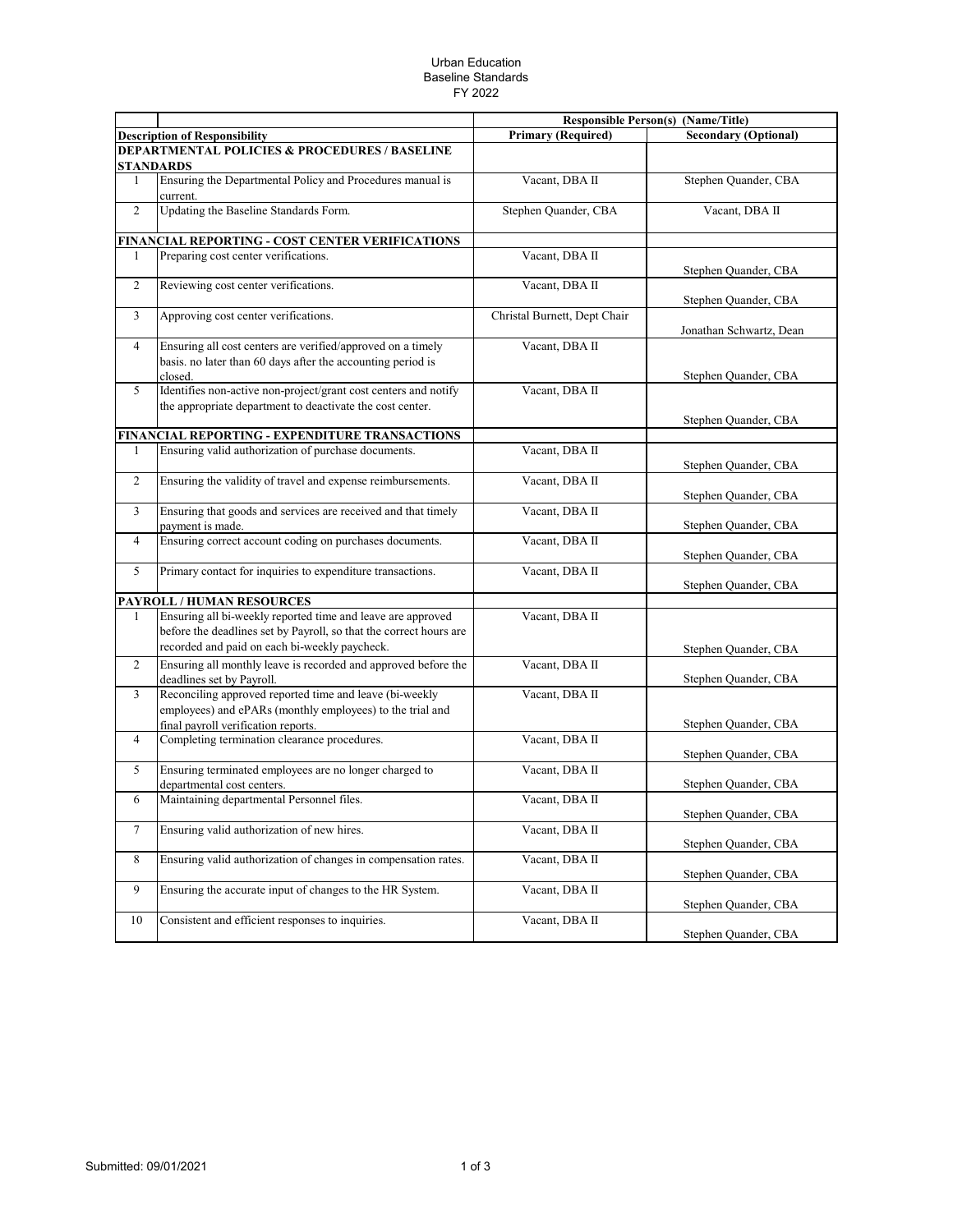## Urban Education Baseline Standards FY 2022

|                |                                                                                                                                                                                  |                              | <b>Responsible Person(s) (Name/Title)</b> |
|----------------|----------------------------------------------------------------------------------------------------------------------------------------------------------------------------------|------------------------------|-------------------------------------------|
|                | <b>Description of Responsibility</b>                                                                                                                                             | <b>Primary (Required)</b>    | <b>Secondary (Optional)</b>               |
|                | <b>CASH HANDLING</b>                                                                                                                                                             |                              |                                           |
| 1              | Collecting cash, checks, etc.                                                                                                                                                    | Admin Assistant II (Vacant)  | Cynthia Hartman, Advising Asst.           |
| $\overline{c}$ | Prepares Departmental Deposit Form.                                                                                                                                              | Admin Assistant II (Vacant)  | Cynthia Hartman, Advising Asst.           |
| 3              | Approves Departmental Deposit Form.                                                                                                                                              | Admin Assistant II (Vacant)  | Cynthia Hartman, Advising Asst.           |
| $\overline{4}$ | Transports deposit to the Cashiers Office.                                                                                                                                       | Admin Assistant II (Vacant)  | Cynthia Hartman, Advising Asst.           |
| 5              | Preparing Journal Entries.                                                                                                                                                       | Admin Assistant II (Vacant)  | Cynthia Hartman, Advising Asst.           |
| 6              | Verifying deposits posted correctly in the Finance System.                                                                                                                       | Admin Assistant II (Vacant)  | Cynthia Hartman, Advising Asst.           |
| $\overline{7}$ | Adequacy of physical safeguards of cash receipts and<br>equivalent.                                                                                                              | Admin Assistant II (Vacant)  | Cynthia Hartman, Advising Asst.           |
| 8              | Ensuring deposits are made timely.                                                                                                                                               | Admin Assistant II (Vacant)  | Cynthia Hartman, Advising Asst.           |
| 9              | Ensuring all employees who handle cash have completed Cash<br>Security Procedures or Cash Deposit and Security Procedures<br>training.                                           | Admin Assistant II (Vacant)  | Cynthia Hartman, Advising Asst.           |
| 10             | Updating Cash Handling Procedures as needed.                                                                                                                                     | Admin Assistant II (Vacant)  | Cynthia Hartman, Advising Asst.           |
| 11             | Consistent and efficient responses to inquiries.                                                                                                                                 | Admin Assistant II (Vacant)  | Cynthia Hartman, Advising Asst.           |
|                | PETTY CASH                                                                                                                                                                       |                              |                                           |
| $\mathbf{1}$   | Preparing petty cash disbursements.                                                                                                                                              | N/A                          |                                           |
| $\overline{c}$ | Ensuring petty cash disbursements are not for more than \$100.                                                                                                                   | N/A                          |                                           |
| 3              | Ensuring petty cash disbursements are made for only authorized N/A<br>purposes.                                                                                                  |                              |                                           |
| $\overline{4}$ | Approving petty cash disbursements.                                                                                                                                              | N/A                          |                                           |
| 5              | Replenishing the petty cash fund timely.                                                                                                                                         | N/A                          |                                           |
| 6              | Ensuring the petty cash fund is balanced after each<br>disbursement.                                                                                                             | N/A                          |                                           |
|                | <b>CONTRACT ADMINISTRATION</b>                                                                                                                                                   |                              |                                           |
| 1              | Ensuring departmental personnel comply with contract<br>administration policies/procedures.                                                                                      | Vacant, DBA II               | Stephen Quander, CBA                      |
|                | <b>PROPERTY MANAGEMENT</b>                                                                                                                                                       |                              |                                           |
| 1              | Performing the annual inventory.                                                                                                                                                 | Admin Assistant II (Vacant)  | Cynthia Hartman, Advising Asst.           |
| $\mathbf{2}$   | Ensuring the annual inventory was completed correctly.                                                                                                                           | Vacant, DBA II               | Stephen Quander, CBA                      |
| 3              | Tagging equipment.                                                                                                                                                               | Information Technology       |                                           |
| $\overline{4}$ | Approving requests for removal of equipment from campus.                                                                                                                         | Christal Burnett, Dept Chair | Stephen Quander, CBA                      |
|                | <b>DISCLOSURE FORMS</b>                                                                                                                                                          |                              |                                           |
| 1              | Ensuring all employees with purchasing influence complete the<br>annual Related Party disclosure statement online.                                                               | Christal Burnett, Dept Chair | Vacant, DBA II                            |
| $\overline{2}$ | Ensuring all full time, benefits eligible, exempt faculty and staff<br>complete the Consulting disclosure statement online.                                                      | Christal Burnett, Dept Chair | Vacant, DBA II                            |
| 3              | Ensuring that all Principal and Co-Principal Investigators<br>complete the annual Conflict of Interest disclosure statement for<br>the Office of Research and Sponsored Programs | Christal Burnett, Dept Chair | Vacant, DBA II                            |
|                | RESEARCH ADMINISTRATION                                                                                                                                                          |                              |                                           |
| 1              | Verifies that all grant cost centers contain positive budgetary<br>balances.                                                                                                     | Vacant, DBA II               | Stephen Quander, CBA                      |
| $\overline{c}$ | Ensuring that research expenditures are covered by funds from                                                                                                                    | Vacant, DBA II               |                                           |
|                | sponsors.                                                                                                                                                                        |                              |                                           |
|                |                                                                                                                                                                                  |                              | Stephen Quander, CBA                      |